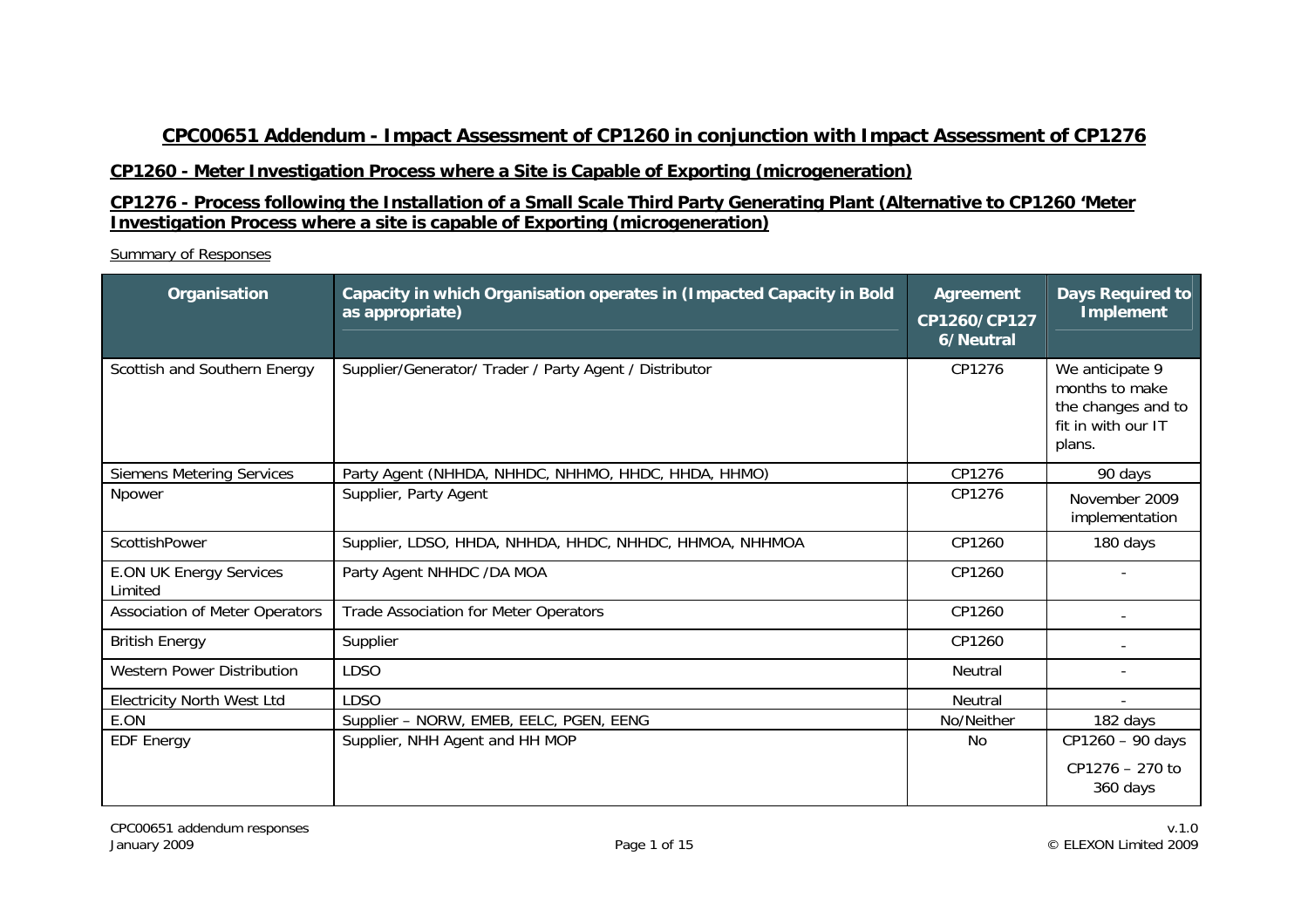#### Detailed Impact Assessment Responses

| Organisation                      | Agreement<br>CP1260/<br>CP1276/<br><b>Neutral</b> | <b>CP1260 Comments</b>                                                                                                                                                                                                                                                 | <b>CP1276 Comments</b>                                                                                                                                                                                                                                                                                              | Impact<br>Yes/No |
|-----------------------------------|---------------------------------------------------|------------------------------------------------------------------------------------------------------------------------------------------------------------------------------------------------------------------------------------------------------------------------|---------------------------------------------------------------------------------------------------------------------------------------------------------------------------------------------------------------------------------------------------------------------------------------------------------------------|------------------|
| <b>Western Power Distribution</b> | Neutral                                           | implemented or CP1259, which obliges the LDSO to inform the Supplier following<br>installation of generation, needs to be cancelled. We don't want to incur costs<br>implementing CP1259 if the Supplier doesn't do anything when they get the<br>information from us. | <b>Comments:</b> We are neutral as to which CP is approved but one of them needs to be                                                                                                                                                                                                                              | $-CP1260$        |
|                                   |                                                   | Impacts:                                                                                                                                                                                                                                                               |                                                                                                                                                                                                                                                                                                                     |                  |
| Scottish and Southern Energy      | CP1276                                            | <b>Comments: None</b>                                                                                                                                                                                                                                                  | <b>Comments:</b> We believe that this solution<br>is a more efficient and a simpler one. It<br>has no impact on our systems and<br>processes and will allow us to meet the<br>June 2009 release. It also allows for<br>flexibility for Suppliers/Meter Operators<br>agents to maintain contractual<br>arrangements. | CP1276           |
|                                   |                                                   | Impact on Systems: Systems and<br>Processes                                                                                                                                                                                                                            | <b>Impact on Systems: None</b>                                                                                                                                                                                                                                                                                      |                  |
|                                   |                                                   | Capacity: Supplier and Mop                                                                                                                                                                                                                                             | Capacity: No impact on any part of our<br>business.                                                                                                                                                                                                                                                                 |                  |
|                                   |                                                   | Impact on Organisation: Changes to<br>systems. Amendments to internal<br>processes to accommodate the changes.                                                                                                                                                         | <b>Impact on Organisation: None</b>                                                                                                                                                                                                                                                                                 |                  |
|                                   |                                                   | Cost: We anticipate significant costs to<br>implement this change.                                                                                                                                                                                                     | Cost: None                                                                                                                                                                                                                                                                                                          |                  |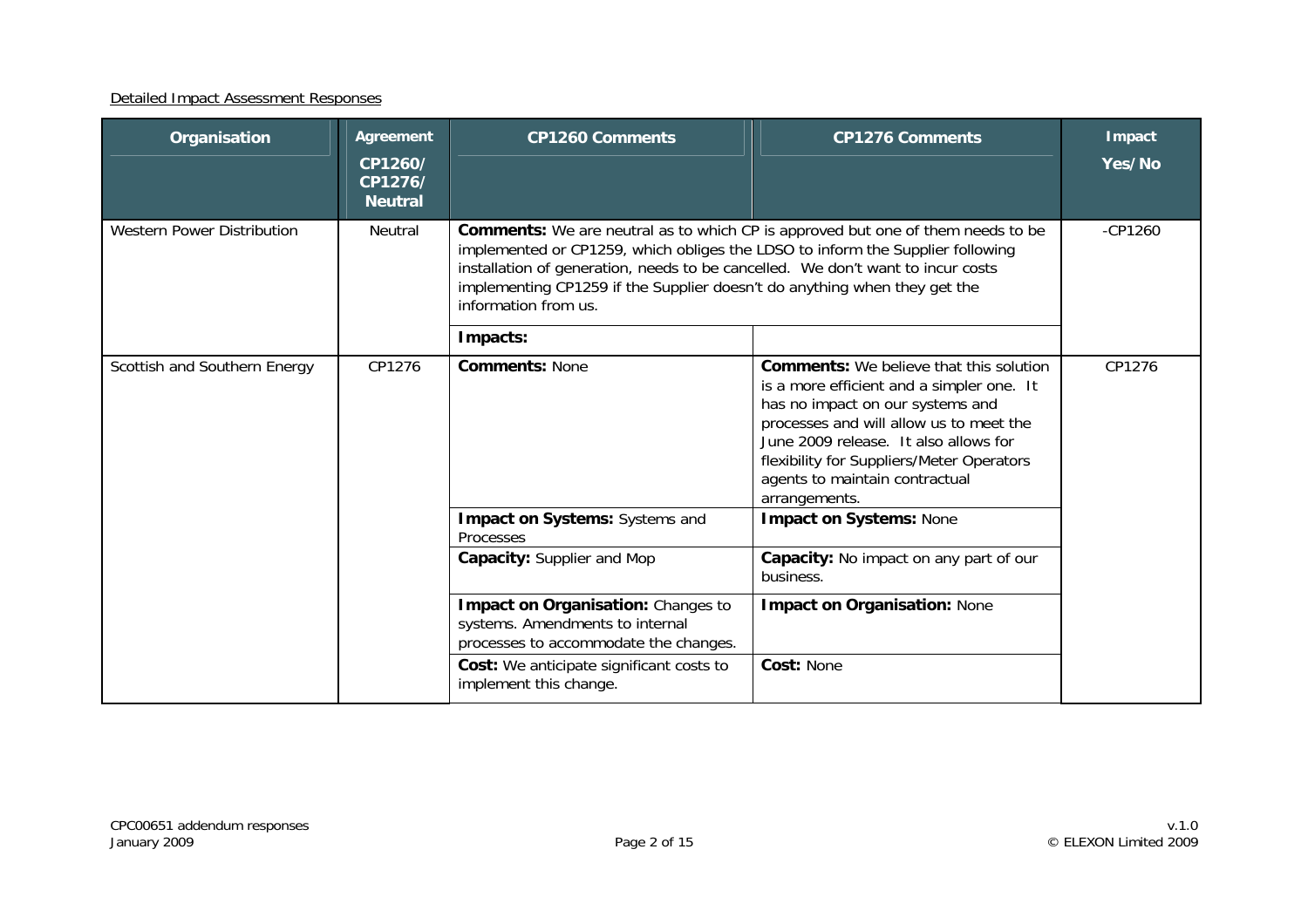| Organisation      | <b>Agreement</b><br>CP1260/<br>CP1276/<br><b>Neutral</b> | <b>CP1260 Comments</b>                                                                                                                                                                                                                                                                                                                                                                                                                                                                                                                                                                                                                                                                                                                                                                           | <b>CP1276 Comments</b>                                                                                                                                                                                                                                                                                                                                                                                                                                                        | <b>Impact</b><br>Yes/No |
|-------------------|----------------------------------------------------------|--------------------------------------------------------------------------------------------------------------------------------------------------------------------------------------------------------------------------------------------------------------------------------------------------------------------------------------------------------------------------------------------------------------------------------------------------------------------------------------------------------------------------------------------------------------------------------------------------------------------------------------------------------------------------------------------------------------------------------------------------------------------------------------------------|-------------------------------------------------------------------------------------------------------------------------------------------------------------------------------------------------------------------------------------------------------------------------------------------------------------------------------------------------------------------------------------------------------------------------------------------------------------------------------|-------------------------|
| <b>EDF Energy</b> | No/Neither                                               | Other: This option does not allow<br>Suppliers to have an alternative<br>contractual arrangement, in place with<br>the MOA. The diagram (App A) for the<br>CP1260 does not show what happens in<br>case of a rejection of site visit on receipt<br>of D0001? As in our previous response,<br>we do not believe that D0001 is the<br>correct flow to use.<br><b>Comments:</b> We support neither of these changes in their current forms. We would<br>support CP 1276 if process to initiate MOP work was a D0001 and not a D0142. We<br>do not support any change that requires re-working processing of a D0142 as this is<br>most expensive method to implement. Processes we currently have for dealing with<br>D0001s can be managed without system changes, although as a Supplier we might | Other: CP1276 process is robust,<br>complete and consistent with BSCP514<br>compared to CP1260. The diagram (App<br>A) does not make sense. It has been<br>over simplified making the CP1276<br>solution appear more complicated, when<br>in fact it is the simpler and robust option.<br>A D0142 flow is a request for suitable<br>metering. Following the site visit, a D0002<br>if meter installed is suitable or a<br>D0149/D0150 if new meter fitted. Not<br>both flows. | No.                     |
|                   |                                                          | want to make these eventually.                                                                                                                                                                                                                                                                                                                                                                                                                                                                                                                                                                                                                                                                                                                                                                   |                                                                                                                                                                                                                                                                                                                                                                                                                                                                               |                         |
|                   |                                                          | Impact on systems: no comment                                                                                                                                                                                                                                                                                                                                                                                                                                                                                                                                                                                                                                                                                                                                                                    | Impact on systems: no comment                                                                                                                                                                                                                                                                                                                                                                                                                                                 |                         |
|                   |                                                          | Capacity: Supplier and MOP                                                                                                                                                                                                                                                                                                                                                                                                                                                                                                                                                                                                                                                                                                                                                                       | Capacity: Supplier and MOP                                                                                                                                                                                                                                                                                                                                                                                                                                                    |                         |
|                   |                                                          | Impact on organisation: For Supplier<br>process, with possible later system<br>changes to manage D0001 from LDSO<br>automatically. For MOP new D0001<br>monitoring process to deal with requests<br>with SVCC for possible backstop issues.                                                                                                                                                                                                                                                                                                                                                                                                                                                                                                                                                      | System and process changes for MOP<br>processing of D0142. There seems to be<br>no method of identifying those D0142s<br>that are related to this new process so all<br>D0142 processing is impacted. Process<br>changes required for Supplier, with later<br>system changes to convert D0001 from<br>LDSO to relevant D0142.                                                                                                                                                 |                         |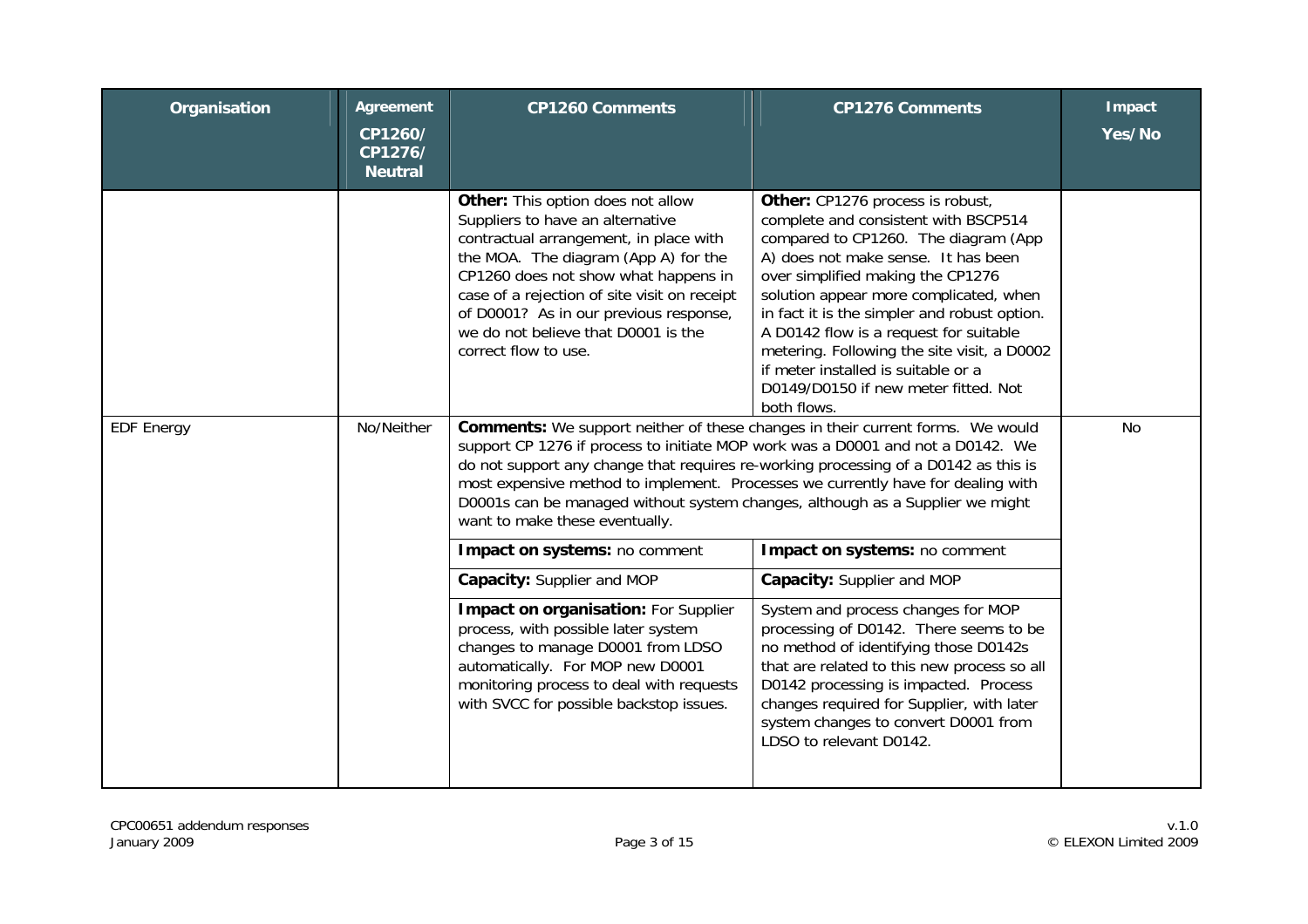| Organisation  | Agreement<br>CP1260/<br>CP1276/<br><b>Neutral</b> | <b>CP1260 Comments</b>                                                                                                                                                                                                                                                                                                                                                                                                                                                                                                                                                                                                                                                                                                                                                                                                                                                  | <b>CP1276 Comments</b>                                                                                                                                                                                                                                                                                                                                                                                                                                          | <b>Impact</b><br>Yes/No |
|---------------|---------------------------------------------------|-------------------------------------------------------------------------------------------------------------------------------------------------------------------------------------------------------------------------------------------------------------------------------------------------------------------------------------------------------------------------------------------------------------------------------------------------------------------------------------------------------------------------------------------------------------------------------------------------------------------------------------------------------------------------------------------------------------------------------------------------------------------------------------------------------------------------------------------------------------------------|-----------------------------------------------------------------------------------------------------------------------------------------------------------------------------------------------------------------------------------------------------------------------------------------------------------------------------------------------------------------------------------------------------------------------------------------------------------------|-------------------------|
|               |                                                   | <b>Cost:</b> Work for process changes<br>estimated at £8,000.                                                                                                                                                                                                                                                                                                                                                                                                                                                                                                                                                                                                                                                                                                                                                                                                           | Cost: Work for process changes<br>estimated at £8,000 and MOP system<br>changes at £20,000.                                                                                                                                                                                                                                                                                                                                                                     |                         |
| ScottishPower | CP1260                                            | <b>Comments:</b> ScottishPower sees no advantage of using CP1276 over CP1260 as the<br>CP currently stands.<br>backstop fitted. As things currently stand ScottishPower does not feel that Suppliers<br>can accurately assess whether a backstop is fitted and as such the MOA should be<br>contacted in all instances (this mirrors the CP1260 solution). However ScottishPower<br>believes that there is a simpler solution to resolve the issue.<br>publish lists of all their meters to clearly indicate which have backstops and which do<br>on the list it will not have a backstop fitted).<br>to be the case then ScottishPower would be minded to look more favourably upon<br>CP1276. It is clear that if the Supplier could reference such a list then the D0142<br>when a meter replacement was required and as such the D0001 would not be<br>appropriate. | At this time it is difficult to quantity the number of meters in situ which do not have a<br>ScottishPower believes there is a strong case for meter manufacturers to be obliged to<br>not (it may be simpler to list which ones do with the assumption that if a meter is not<br>This should be published on an industry website such as Elexon or similar. If this was<br>would be the most appropriate flow to send as a Supplier would only contact the MOA | CP1260                  |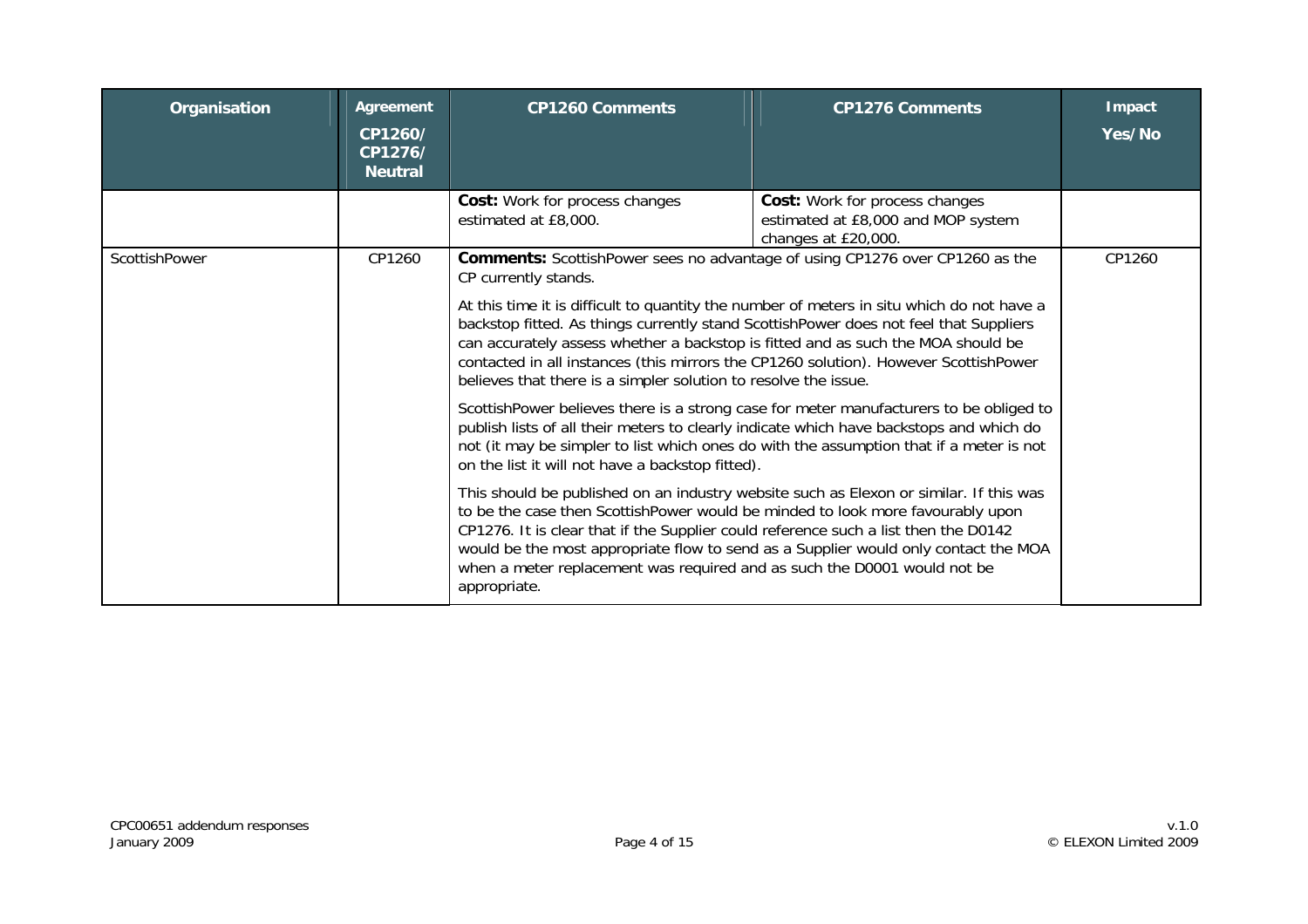| Organisation                              | <b>Agreement</b><br>CP1260/<br>CP1276/<br><b>Neutral</b> | <b>CP1260 Comments</b>                                                                                                                                                           | <b>CP1276 Comments</b>                                                                                                                                                      | Impact<br>Yes/No |
|-------------------------------------------|----------------------------------------------------------|----------------------------------------------------------------------------------------------------------------------------------------------------------------------------------|-----------------------------------------------------------------------------------------------------------------------------------------------------------------------------|------------------|
|                                           |                                                          | Impact on systems: Systems & Processes                                                                                                                                           |                                                                                                                                                                             |                  |
|                                           |                                                          | Capacity: Supplier, MOA                                                                                                                                                          |                                                                                                                                                                             |                  |
|                                           |                                                          | new internal processes along with system impacts.                                                                                                                                | Impact on organisation: ScottishPower does not anticipate there being a difference<br>between the two solutions. Both will require manual intervention thus the creation of |                  |
|                                           |                                                          | not as yet have full costs for either solution though we would expect there to be<br>solutions would involve manual intervention.                                                | Cost: As stated above the costs would be similar for both solutions. ScottishPower do<br>system impacts and more importantly internal process changes going forward as both |                  |
| <b>Electricity North West Ltd</b>         | Neutral                                                  | <b>Comments: None</b>                                                                                                                                                            | Neutral                                                                                                                                                                     |                  |
|                                           |                                                          | Impact on systems: Yes                                                                                                                                                           |                                                                                                                                                                             |                  |
|                                           |                                                          | Impact on organisation: LDSO's have been omitted from the process see<br>comments below                                                                                          |                                                                                                                                                                             |                  |
|                                           |                                                          | Other comment: LDSOs have been missed out of the process. The Meter operator<br>should also send LDSOs initial and final meter readings and Meter Technical Detail<br>data flows |                                                                                                                                                                             |                  |
| <b>E.ON UK Energy Services</b><br>Limited | CP1260                                                   | Impact on system: Minimal as this<br>would trigger an investigation as does<br>the receipt of any other D0001 flow                                                               | Impact on system: Significant changes<br>would be required to ensure that<br>unnecessary meter exchanges did not<br>take place.                                             | CP1260           |
|                                           |                                                          | Capacity: MOA                                                                                                                                                                    |                                                                                                                                                                             |                  |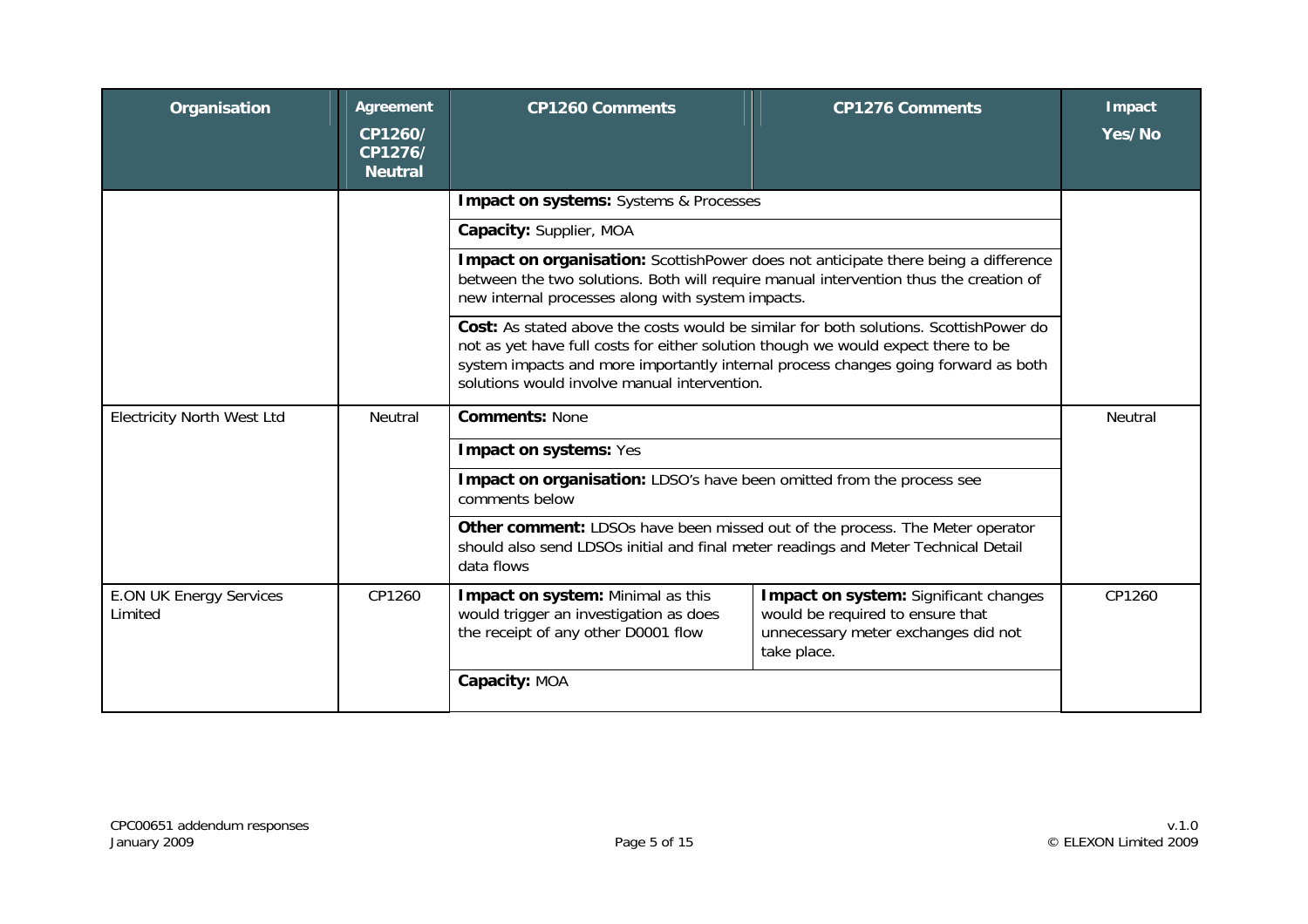| Organisation | Agreement<br>CP1260/<br>CP1276/<br><b>Neutral</b> | <b>CP1260 Comments</b>                                               | <b>CP1276 Comments</b>                                                                                                                                       | <b>Impact</b><br>Yes/No |
|--------------|---------------------------------------------------|----------------------------------------------------------------------|--------------------------------------------------------------------------------------------------------------------------------------------------------------|-------------------------|
|              |                                                   | Impact on organisation: Some<br>procedural updates would be required | <b>Impact on organisation: Extensive</b><br>alterations to existing procedures would<br>be required with the associated training<br>and rollout requirements |                         |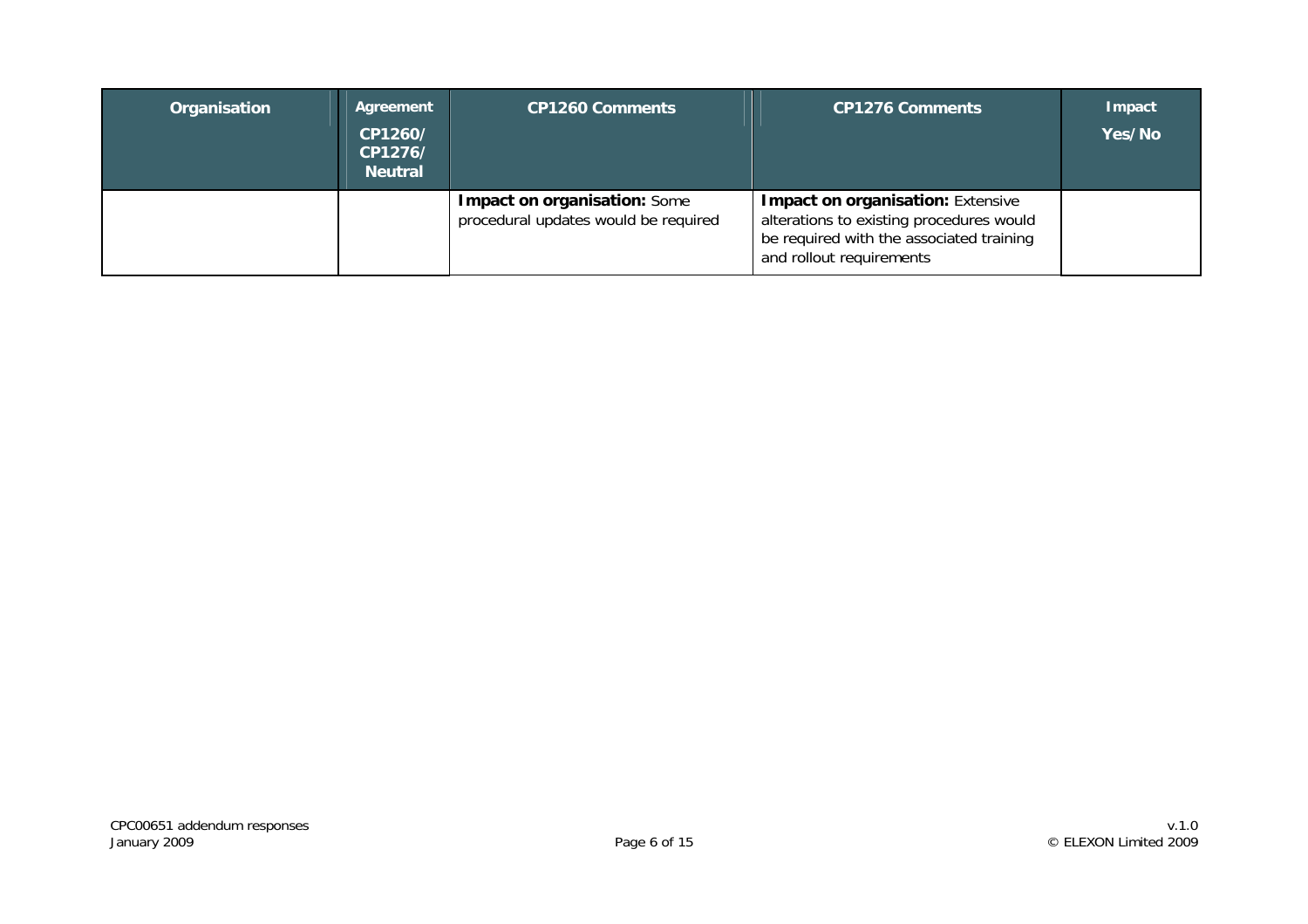| Organisation | Agreement<br>CP1260/<br>CP1276/<br><b>Neutral</b> | <b>CP1260 Comments</b>                                                                                               | <b>CP1276 Comments</b>                                                                                                                                                                                                                                                                                                                                                                                                                                                                                                                                                                                                                                                                                                                                                                                                                                                                                                                                                                                      | <b>Impact</b><br>Yes/No |
|--------------|---------------------------------------------------|----------------------------------------------------------------------------------------------------------------------|-------------------------------------------------------------------------------------------------------------------------------------------------------------------------------------------------------------------------------------------------------------------------------------------------------------------------------------------------------------------------------------------------------------------------------------------------------------------------------------------------------------------------------------------------------------------------------------------------------------------------------------------------------------------------------------------------------------------------------------------------------------------------------------------------------------------------------------------------------------------------------------------------------------------------------------------------------------------------------------------------------------|-------------------------|
|              |                                                   | Other Comments: This is our preferred<br>solution of the two proposals as it utilises<br>existing consistent systems | <b>Other Comments: We would not</b><br>support this solution for the following<br>reasons:<br>It proposes initiating a meter investigation<br>using a flow designed to instruct a MOA to<br>install or remove metering thus giving rise<br>potential confusion whilst at the same<br>time an established procedure exists for<br>initiating an investigation namely the<br>D0001 flow.<br>There is a significant risk that an meter<br>will be unnecessarily replaced with the<br>resultant additional costs only to need<br>replacing again as a result of industry<br>changes within a relatively short period of<br>time.<br>It allows suppliers to establish<br>independent arrangements with MOAs<br>whilst this approach may be valuable<br>where a MOA has a relationship with a<br>single supplier where an MOA has<br>relationships with multiple suppliers the<br>potential exists that a MOA would need to<br>support multiple parallel solutions with the<br>resultant potential for confusion. |                         |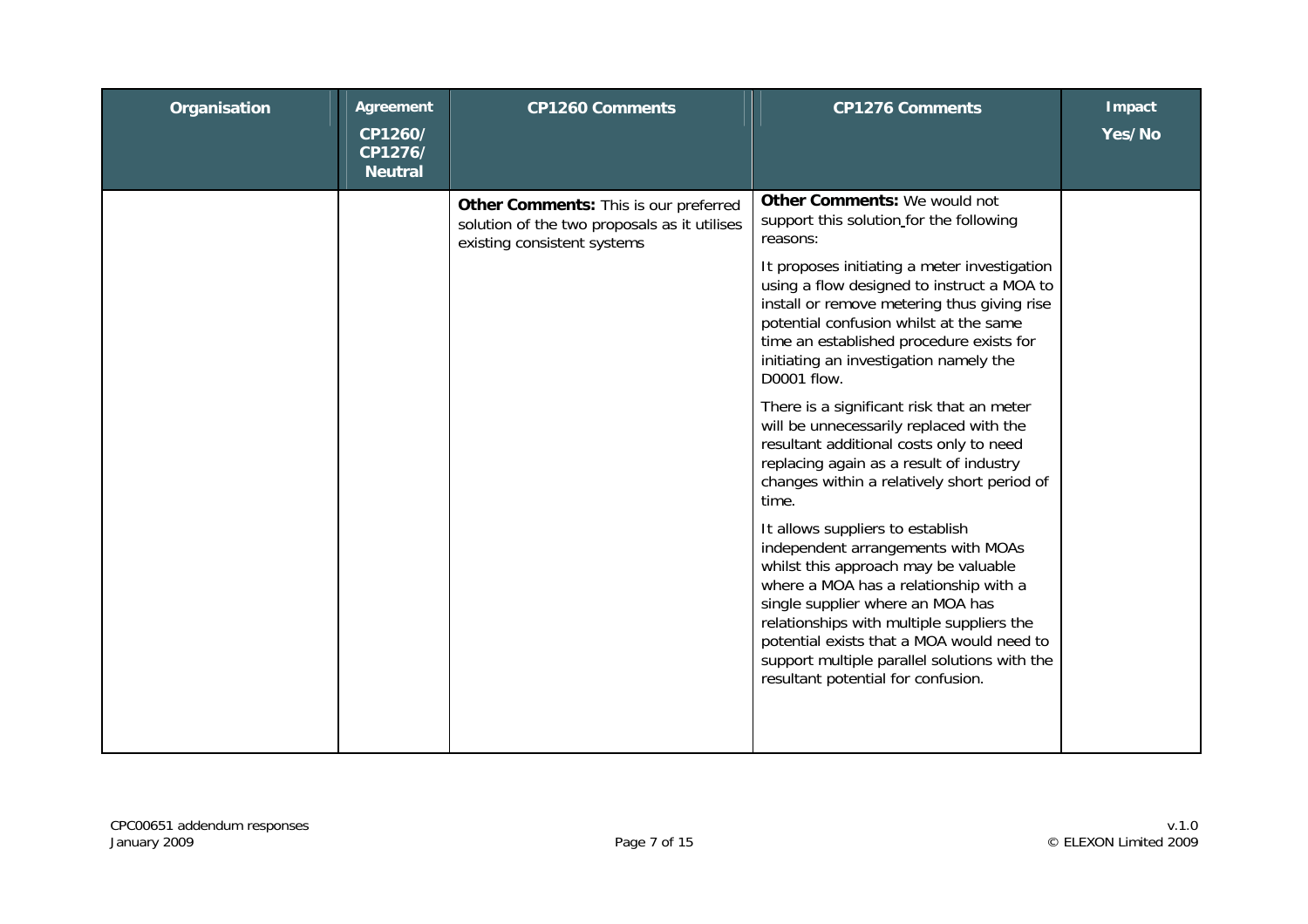| Organisation | <b>Agreement</b><br>CP1260/<br>CP1276/<br><b>Neutral</b> | <b>CP1260 Comments</b>                                                                                                                                                                                                                                                                                                                                                                        | <b>CP1276 Comments</b>                                                                                                                                                                                                                                                                                                                                                                                                                                                                                                          | Impact<br>Yes/No |
|--------------|----------------------------------------------------------|-----------------------------------------------------------------------------------------------------------------------------------------------------------------------------------------------------------------------------------------------------------------------------------------------------------------------------------------------------------------------------------------------|---------------------------------------------------------------------------------------------------------------------------------------------------------------------------------------------------------------------------------------------------------------------------------------------------------------------------------------------------------------------------------------------------------------------------------------------------------------------------------------------------------------------------------|------------------|
| E.ON         | Neither                                                  | <b>Comments:</b> We do not support the introduction of either of these CPs and are<br>planning to raise an new alternative CP.                                                                                                                                                                                                                                                                |                                                                                                                                                                                                                                                                                                                                                                                                                                                                                                                                 | Yes              |
|              |                                                          | Impact on systems: Yes. Our system<br>will have to identify the site visit check<br>code and we will have to either build a<br>process to send the D0001 automatically<br>to the appointed MOP, or we will have to<br>manually investigate the flow and<br>manually generate the necessary D0001.<br>We will then have to monitor the<br>response and track if the meter is being<br>changed. | Impact on systems: Again, we will have<br>to receive the D0001 and using the site<br>visit check code, arrange to contact the<br>customer to advise them of the impending<br>meter exchange. Once on site we may<br>find the meter does not require changing<br>and so this will have to be explained to<br>the customer. We will have to have an<br>alternative process for sites where the<br>meter doesn't need changing as the<br>expected response to a D142 are meter<br>exchange flows or abortive visit<br>information. |                  |
|              |                                                          | Impact on organisation: This will<br>impact the processing of the D0001<br>inbound and outbound as well as the<br>processes for monitoring responses and<br>updating meter exchanges.                                                                                                                                                                                                         | Impact on organisation: This will<br>impact the inbound processing of the<br>D0001 and will require new processes to<br>be used for the D0142 to deal with<br>instances where the meter does not<br>require changing.                                                                                                                                                                                                                                                                                                           |                  |
|              |                                                          |                                                                                                                                                                                                                                                                                                                                                                                               | Alternatively if as we believe the D142 is<br>the wrong flow and wish to put in<br>commercial arrangements this will impact<br>all of our metering contracts for the<br>business                                                                                                                                                                                                                                                                                                                                                |                  |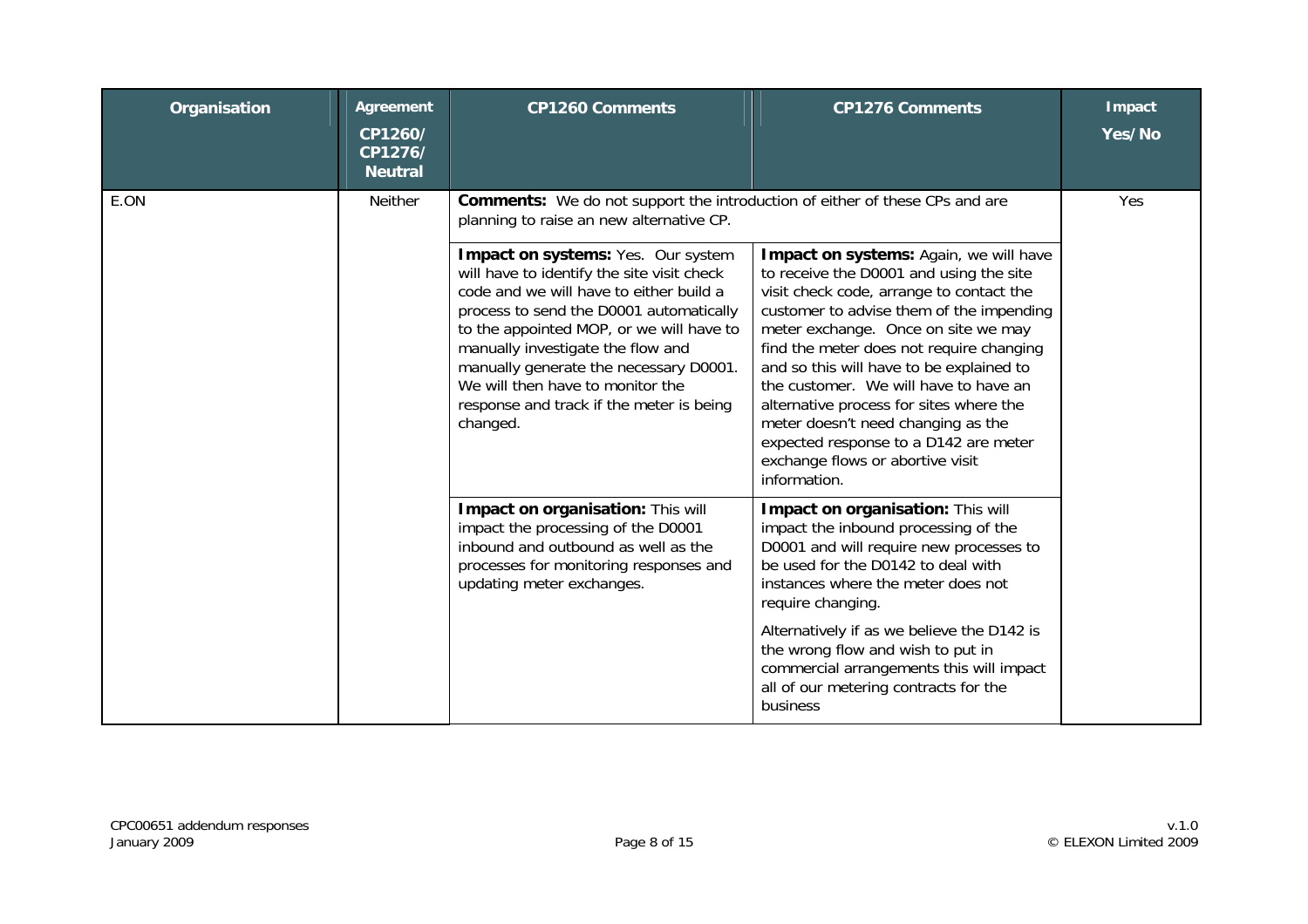| Organisation | <b>Agreement</b><br>CP1260/<br>CP1276/<br><b>Neutral</b> | <b>CP1260 Comments</b>                                                                                                                                                                                                                                                                                                                                                                                                                                                                                                                                                                                              | <b>CP1276 Comments</b>                                                                                                                                                                                                                                                                                                                                                                         | Impact<br>Yes/No |
|--------------|----------------------------------------------------------|---------------------------------------------------------------------------------------------------------------------------------------------------------------------------------------------------------------------------------------------------------------------------------------------------------------------------------------------------------------------------------------------------------------------------------------------------------------------------------------------------------------------------------------------------------------------------------------------------------------------|------------------------------------------------------------------------------------------------------------------------------------------------------------------------------------------------------------------------------------------------------------------------------------------------------------------------------------------------------------------------------------------------|------------------|
|              |                                                          | Cost: The system changes associated<br>with this solution are less expensive since<br>we will make changes for CP1259 to the<br>flow and since we currently manage the<br>receipt and responses of the D001 and<br>D002, the only cost will be processing<br>changes, however there is manual<br>intervention and minor system changes<br>required which cannot quantified due to<br>the lack of information currently available<br>on the likely ramp up of the installation<br>of microgeneration.<br><b>Other comment:</b> We believe this CP is not better than the current baseline and<br>should be withdrawn | Since commercial contracts would have to<br>be negotiated and would remain<br>confidential we cannot provide them at<br>this time. However, we do believe that as<br>well as unnecessary meter exchanges<br>being requested there will be a<br>percentage of abortive visit costs where<br>access has not been granted to change<br>the meter - further inflating the cost of<br>this solution |                  |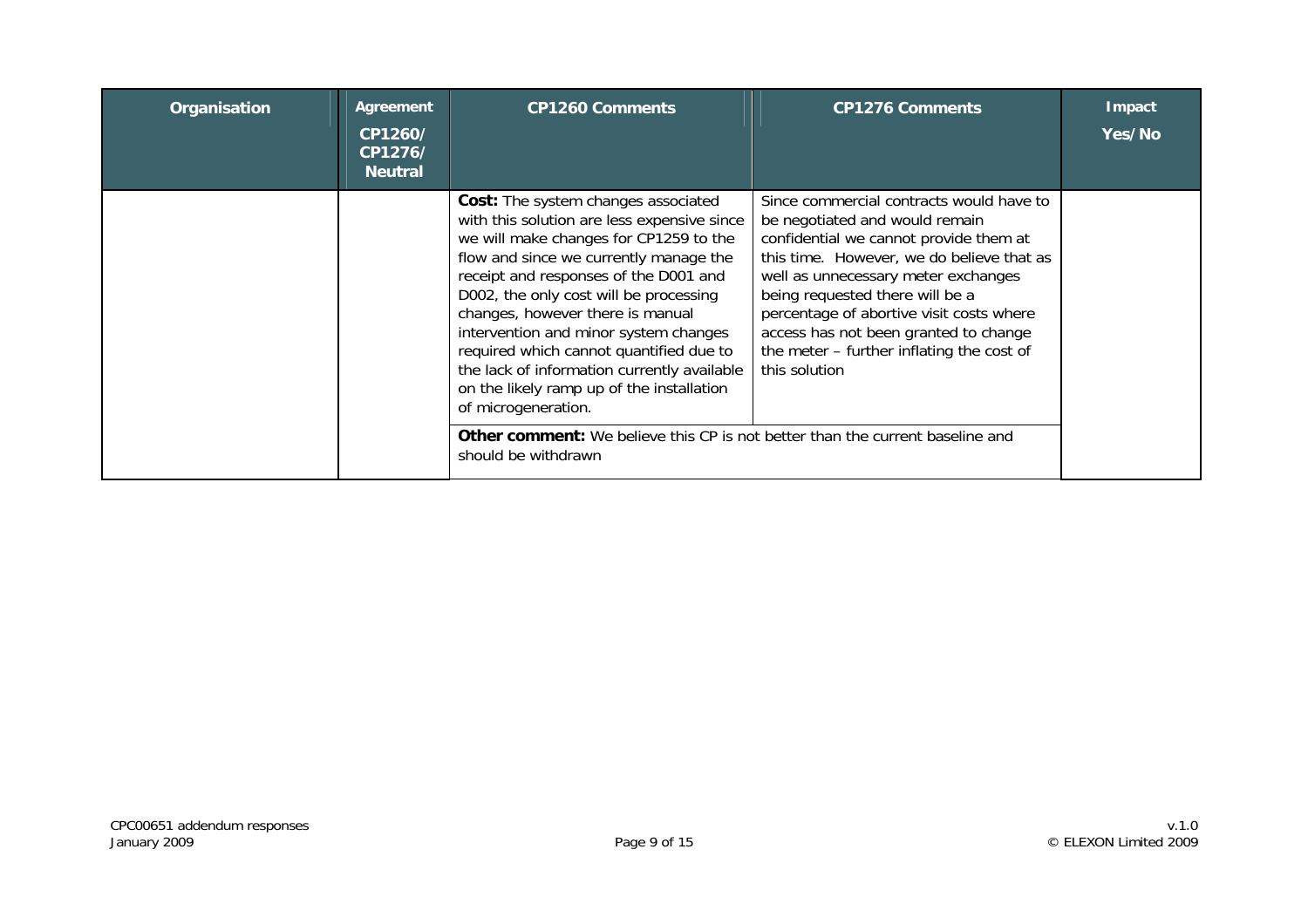| Organisation | <b>Agreement</b><br>CP1260/<br>CP1276/<br><b>Neutral</b> | <b>CP1260 Comments</b>                                                                                                                                                                                                                                                                                                                                                                                                                                                                                                                                                                                                                                                                                                                                                                                                                                                                                                                                                                                                                                                                                                                                                                                                                                                                                                                                                                                                                                                                                                                                                                                                                                                                                                                                                                                                                                                                                                                                                                                                                                                                                                                             | <b>CP1276 Comments</b>                                                                                                                                                                                                                                                              | Impact<br>Yes/No |
|--------------|----------------------------------------------------------|----------------------------------------------------------------------------------------------------------------------------------------------------------------------------------------------------------------------------------------------------------------------------------------------------------------------------------------------------------------------------------------------------------------------------------------------------------------------------------------------------------------------------------------------------------------------------------------------------------------------------------------------------------------------------------------------------------------------------------------------------------------------------------------------------------------------------------------------------------------------------------------------------------------------------------------------------------------------------------------------------------------------------------------------------------------------------------------------------------------------------------------------------------------------------------------------------------------------------------------------------------------------------------------------------------------------------------------------------------------------------------------------------------------------------------------------------------------------------------------------------------------------------------------------------------------------------------------------------------------------------------------------------------------------------------------------------------------------------------------------------------------------------------------------------------------------------------------------------------------------------------------------------------------------------------------------------------------------------------------------------------------------------------------------------------------------------------------------------------------------------------------------------|-------------------------------------------------------------------------------------------------------------------------------------------------------------------------------------------------------------------------------------------------------------------------------------|------------------|
|              |                                                          | Additional comments on email: Please find additional comments below for<br>CP1276:<br>The Distributed Generation Co-ordinating Group carried out research on the likely<br>replacement of meters without backstops in the event that microgeneration was<br>installed. This research concluded that meters only need to be replaced where the<br>meter is mechanical and it is not clear whether a backstop has already been fitted or<br>is incorporated in the meter. It is inaccurate to suggest that meters will need<br>changing on every occasion that a suppliers is made aware of the presence of micro-<br>generating equipment (we believe this is more reasonably 36% of the time) and<br>therefore it is unnecessary to request the MOP to change the meter on every single<br>occasion; this solution will burden suppliers and customers with gratuitous costs.<br>Currently the industry baseline allows suppliers to chose how to ensure they have<br>appropriate metering on site and doesn't prescribe the use of any D-flow to carry out<br>this validation. This allows the supplier to chose which process to adopt - the use of<br>the D0001, the D0142, the telephone, email, letter or fax.<br>Since one of the original rationales for CP1260 was to create a uniform industry<br>process, it is unclear how CP 1276 facilitates this and in fact it is becoming clearer<br>what the industry wants and to that end CP1276 allows parties to enter into<br>commercial arrangements in preference to the use of a mandated D flow, whilst<br>restricting the use of D-flows to the D142.<br>allow, but prescribing that a true investigative D-flow is not used to investigate a<br>metering system, but requires parties to request that a meter is changed even when<br>in 64% of occasions it may not need changing at all.<br>that a proposal that is supposed to create a single solution for the industry that<br>permits an opt out that is open to parties to determine how to implement the change<br>promotes efficiency in the implementation and administration of the Balancing &<br>Settlement arrangements. | from the inability of the industry to agree on a common solution that this is not really<br>This is effectively allowing an opt out from the single industry process where contracts<br>If you apply the applicable objective test to this change proposal it is difficult to argue |                  |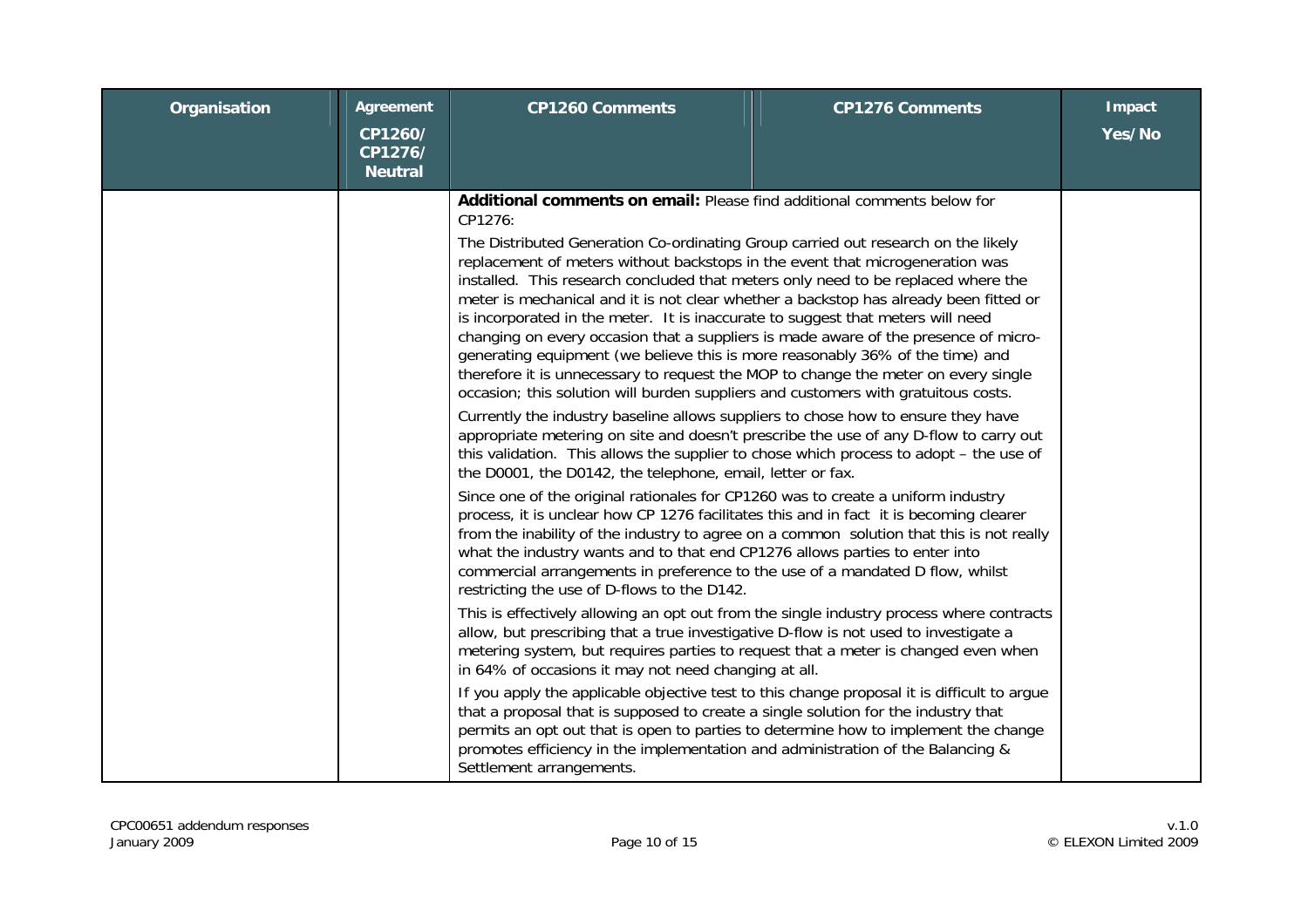| Organisation                     | Agreement<br>CP1260/<br>CP1276/<br><b>Neutral</b> | <b>CP1260 Comments</b>                                                                                                                                                                                                                                                                                                                                                                                                                                                                                                                                                                                       | <b>CP1276 Comments</b>                                                                                                                                                                                                                                                       | Impact<br>Yes/No |
|----------------------------------|---------------------------------------------------|--------------------------------------------------------------------------------------------------------------------------------------------------------------------------------------------------------------------------------------------------------------------------------------------------------------------------------------------------------------------------------------------------------------------------------------------------------------------------------------------------------------------------------------------------------------------------------------------------------------|------------------------------------------------------------------------------------------------------------------------------------------------------------------------------------------------------------------------------------------------------------------------------|------------------|
| <b>Siemens Metering Services</b> | CP1276                                            | Comments: Siemens Metering Services strongly prefers CP1276 to CP1260. We still<br>We believe that CP1276 offers a more flexible approach to both Suppliers and Party<br>Agents, and builds on processes already in place.                                                                                                                                                                                                                                                                                                                                                                                   | feel that the D1 is the incorrect flow to use in the circumstances described in CP1260.                                                                                                                                                                                      |                  |
|                                  |                                                   | Impact on systems: Process impact                                                                                                                                                                                                                                                                                                                                                                                                                                                                                                                                                                            | <b>Impact on systems: Minimal process</b><br>impact                                                                                                                                                                                                                          |                  |
|                                  |                                                   | Impact on organisation: Large<br>process changes would be required                                                                                                                                                                                                                                                                                                                                                                                                                                                                                                                                           | Impact on organisation: No changes<br>required                                                                                                                                                                                                                               |                  |
|                                  |                                                   | Cost: Potential costs of up to £2,000 pa,<br>due to additional office admin around<br>processing of D001 flows.                                                                                                                                                                                                                                                                                                                                                                                                                                                                                              | Cost: n/a                                                                                                                                                                                                                                                                    |                  |
| <b>Npower</b>                    |                                                   | Comments: We rejected CP1260<br>previously because we did not think it<br>was appropriate to mandate Suppliers to<br>use the D0001. We feel that there are<br>circumstances where we would need to<br>adopt a more flexible approach. If we<br>have information that indicates the meter<br>is running backwards/requires a backstop<br>then we feel it would be more<br>appropriate to send a D0142. Conversely,<br>if we have information that indicates the<br>meter already has a backstop/is not<br>running backwards we do not want to be<br>mandated to use a D0001 to carry out an<br>investigation. | Comments: We feel CP1276 provides a<br>process that enables Suppliers to adopt a<br>more flexible approach and allows them<br>to take the most appropriate course of<br>action dependent on the information they<br>have received from the LDSO/customer<br>about the meter. | Yes              |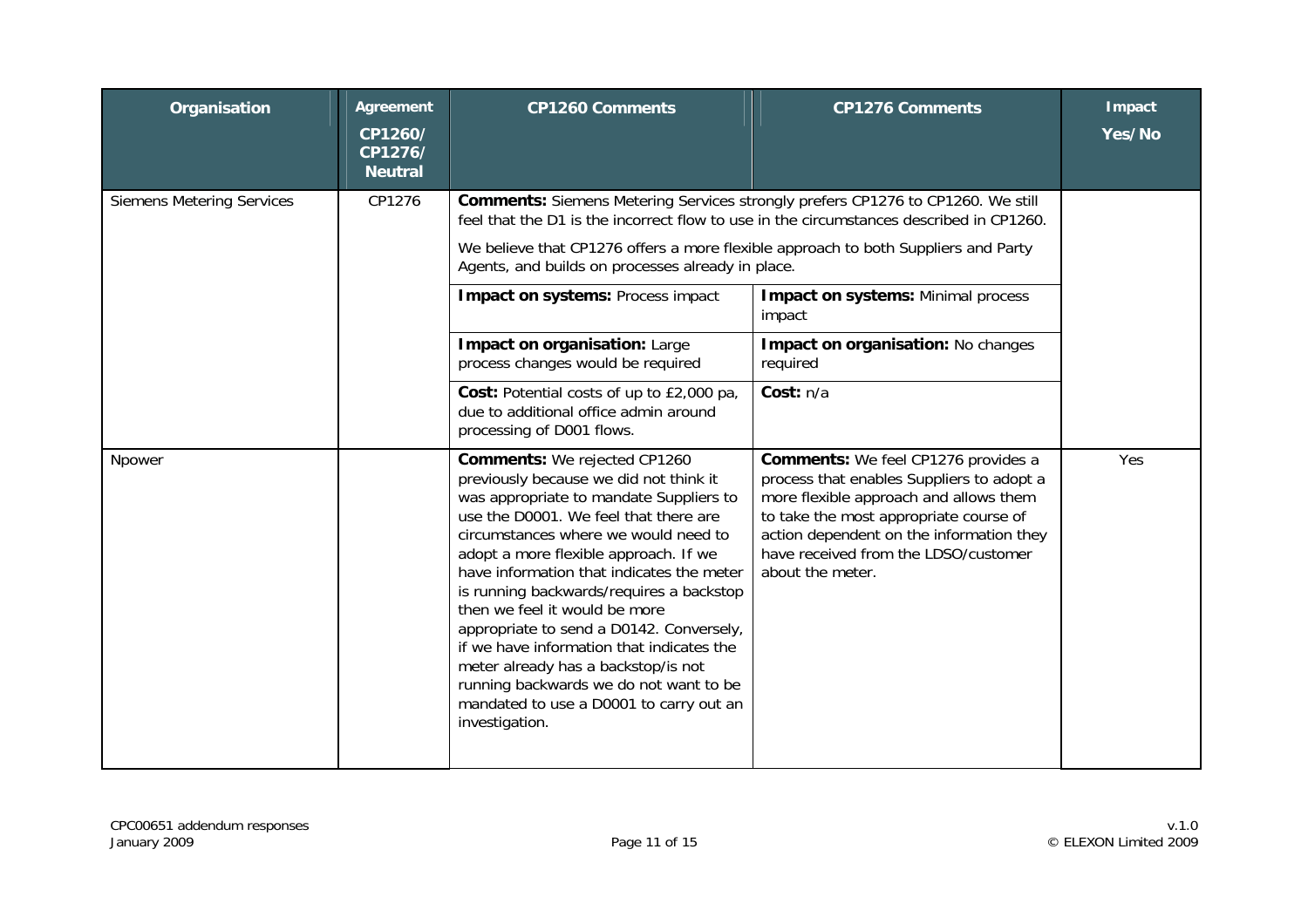| Organisation                          | Agreement<br>CP1260/<br>CP1276/<br><b>Neutral</b> | <b>CP1260 Comments</b>                                                                                                                                                                                                                                                                                                                                                                                                                                                                                                                                                                                                                                                                                                         | <b>CP1276 Comments</b>                                                                                                                                                                                                                                                                                                      | Impact<br>Yes/No |
|---------------------------------------|---------------------------------------------------|--------------------------------------------------------------------------------------------------------------------------------------------------------------------------------------------------------------------------------------------------------------------------------------------------------------------------------------------------------------------------------------------------------------------------------------------------------------------------------------------------------------------------------------------------------------------------------------------------------------------------------------------------------------------------------------------------------------------------------|-----------------------------------------------------------------------------------------------------------------------------------------------------------------------------------------------------------------------------------------------------------------------------------------------------------------------------|------------------|
|                                       |                                                   | Impact on systems: There will be impact on processes                                                                                                                                                                                                                                                                                                                                                                                                                                                                                                                                                                                                                                                                           |                                                                                                                                                                                                                                                                                                                             |                  |
|                                       |                                                   | <b>Impact on organisation: Mandating</b><br>the use of the D0001 would not require<br>any system changes because we already<br>send D0001's. However we do not<br>believe it is the correct use of the D0001<br>flow.                                                                                                                                                                                                                                                                                                                                                                                                                                                                                                          | Impact on organisation: As the D0142<br>is an existing flow we do not envisage any<br>system changes.<br>CP1276 enables Suppliers to take the<br>most appropriate course of action.                                                                                                                                         |                  |
|                                       |                                                   | Cost: We do not envisage any system<br>change costs because we currently send<br>D0001's however we are concerned there<br>could be increases in MOA costs because<br>we may incur additional costs for<br>unnecessary site visits.                                                                                                                                                                                                                                                                                                                                                                                                                                                                                            | Cost: We do not envisage any system<br>change costs because we currently send<br>D0142's.<br>We believe that a more flexible process<br>would ensure Suppliers can take action<br>dependent on the information they have<br>about the metering on site rather than<br>having to carry out an investigation/send<br>a D0001. |                  |
| <b>Association of Meter Operators</b> | CP1260                                            | <b>Comments:</b> This depends on the proportion of meters that actually need changing.<br>As lack of backstops is believed to only an issue for meters dated (manufactured)<br>prior to 1984 the proportion of meters in use is declining. When a smart meter role<br>out commences they will all be removed. Doing the D0001 check first gives the<br>opportunity for MO to respond, prior to changing a meter for no purpose. I would<br>in asking for meters where the serial number indicates they are newer than 1984.<br>This should substantially reduce the number of Supplier requests. I would propose<br>that a step should be introduced to require the Supplier to filter any requests prior to<br>asking the MO. | expect Meter Operators to be able to tell the Supplier/Distributor that there is no value                                                                                                                                                                                                                                   |                  |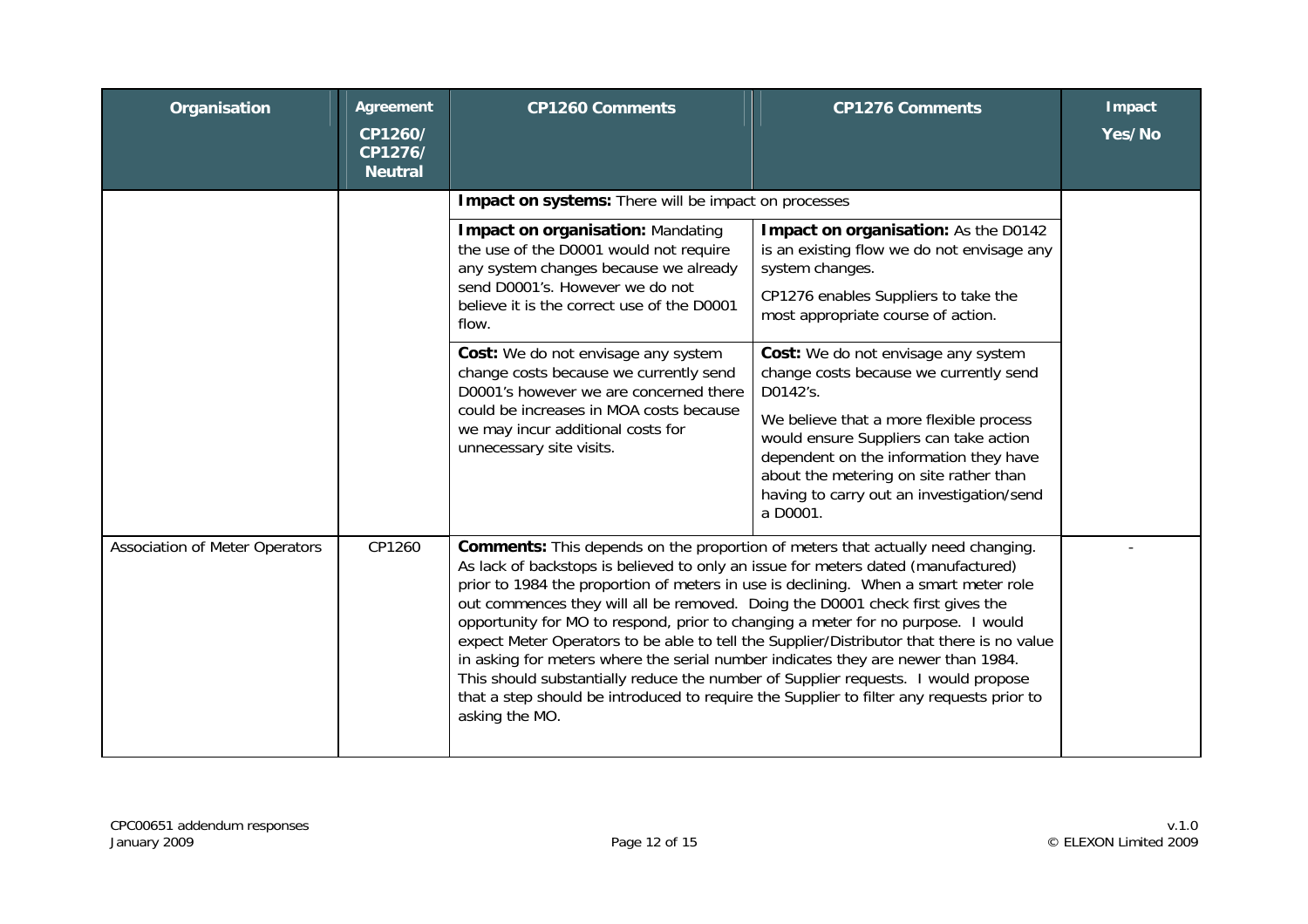| Organisation          | Agreement<br>CP1260/<br>CP1276/<br><b>Neutral</b> | <b>CP1260 Comments</b>                                                                                                                                                                                                  | <b>CP1276 Comments</b>                                                                                                                                                                                                                | Impact<br>Yes/No |
|-----------------------|---------------------------------------------------|-------------------------------------------------------------------------------------------------------------------------------------------------------------------------------------------------------------------------|---------------------------------------------------------------------------------------------------------------------------------------------------------------------------------------------------------------------------------------|------------------|
| <b>British Energy</b> | CP1260                                            | BE view is a solution is required by the<br>Industry, and if so the best solution<br>would be CP1260<br>A Guidance document to be required if<br>no solution was reached in the best way<br>to deal with the situation. | Without an initial MOP investigation we<br>would question how a supplier would<br>identify if a backstop exists. Also a D0142<br>could be taken as an instruction to install<br>new metering regardless of whether it is<br>required. | Yes - Processes  |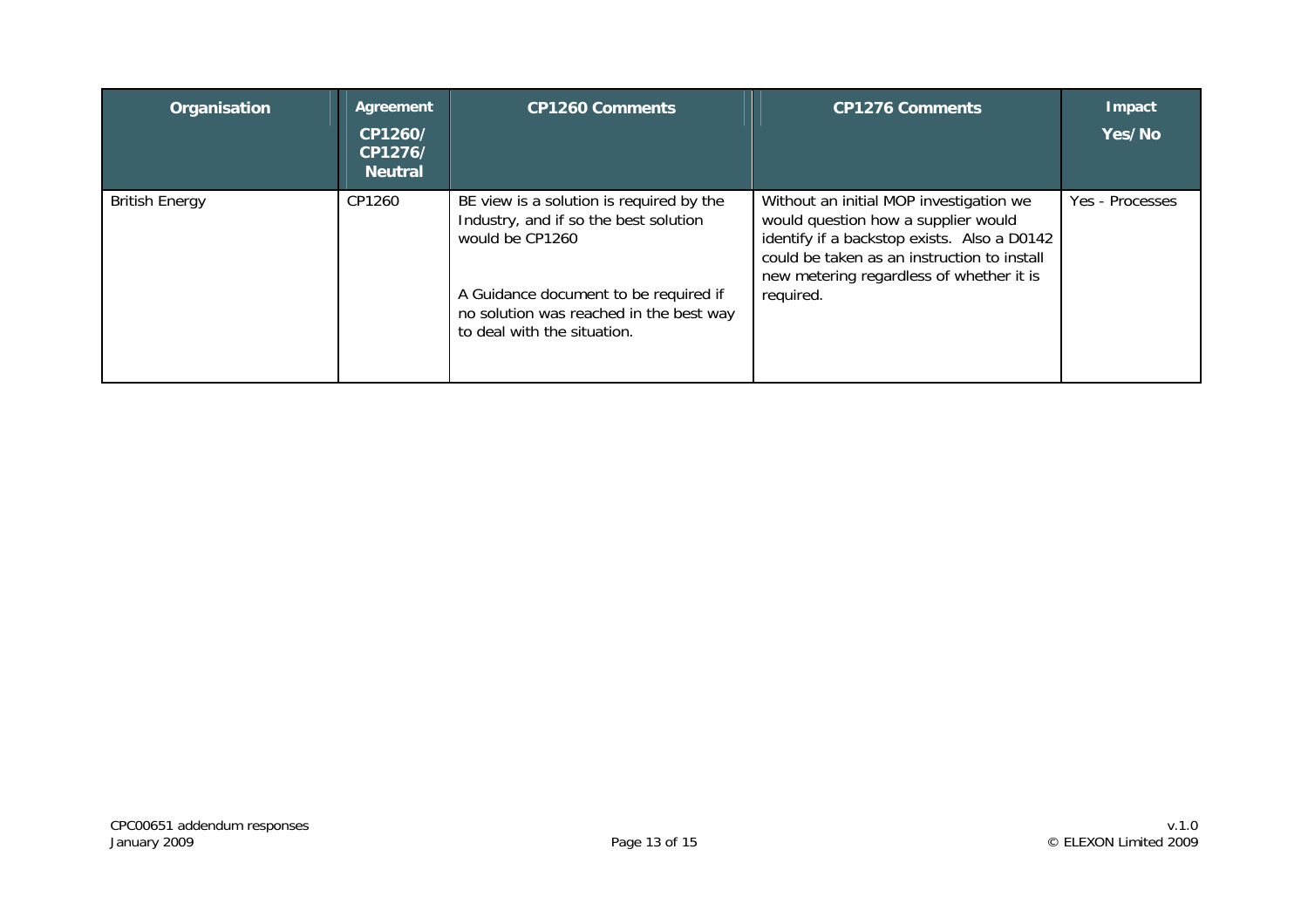#### Comments on redline text

| No.            | Organisation                         | <b>Document</b><br>name (e.g.<br><b>BSCPXXXX/C</b><br>oPX) | Location<br>(Section and<br>paragraph<br>numbers)          | <b>Severity Code</b><br>$(H/M/L - \text{see}$<br>below) | <b>Comments by Reviewer</b>                                                                                                                                                                                                                                                                                                                           |
|----------------|--------------------------------------|------------------------------------------------------------|------------------------------------------------------------|---------------------------------------------------------|-------------------------------------------------------------------------------------------------------------------------------------------------------------------------------------------------------------------------------------------------------------------------------------------------------------------------------------------------------|
|                | <b>SAIC</b>                          | CP1276                                                     | 6.3.6.5                                                    | M                                                       | This stage should precede step 6.3.6.3 as it would be the first step that an<br>MOA would take. Only after this check had been made and if the meter is<br>found not to have a backstop would a meter replacement take place.                                                                                                                         |
| $\overline{2}$ | <b>SAIC</b>                          | CP1276                                                     | Pp 1, footnote<br>2                                        | L.                                                      | The Customer should inform the LDSO that they have installed apparatus<br>capable of generation on the LDSO's network. Therefore ScottishPower<br>believes that the Supplier should in this instance also inform the LDSO that<br>they have received such notification from the Customer or direct the<br>customer to the LDSO in the first instance. |
| 3              | <b>SAIC</b>                          | CP1276                                                     | Pp1, Footnote<br>4                                         | M                                                       | The phrase "take appropriate action" is not sufficiently succinct and is left<br>open to interpretation                                                                                                                                                                                                                                               |
| 4              | <b>SAIC</b>                          | CP1260                                                     |                                                            | M                                                       | It may improve the process defined for CP1260 to include step 6.3.6.4 from<br>CP1276 where the meter is replaced.                                                                                                                                                                                                                                     |
|                |                                      |                                                            |                                                            |                                                         |                                                                                                                                                                                                                                                                                                                                                       |
| 1              | <b>Electricity North</b><br>West Ltd | CP1276                                                     | 6.3.6.4                                                    | L                                                       | LDSO" missing from the words in the 3rd box in Redline Changes                                                                                                                                                                                                                                                                                        |
| $\overline{2}$ | <b>Electricity North</b><br>West Ltd | CP1276                                                     | proposed<br>solution                                       |                                                         | LDSO" missing from the words bullet point 3 in the Proposed Solution in the<br>CP1276 document                                                                                                                                                                                                                                                        |
|                |                                      |                                                            |                                                            |                                                         |                                                                                                                                                                                                                                                                                                                                                       |
|                | Npower                               | CP1276                                                     | <b>BSCP 514</b><br>(6.3.6.4)<br>Action box 2 <sup>nd</sup> | M                                                       | The redlining in the 'Action' box states that the MOA should send a D0010<br>(initial Meter register reading for replacement Metering system) to the<br>NHHDC, Supplier and LDSO.                                                                                                                                                                     |
|                |                                      |                                                            | Paragraph                                                  |                                                         | The DTC states the instances of the D0010 from MOA to Supplier and MOA<br>to Distributor should only be used when the meter is HH and the reading is<br>either initial and/or final. Supplier and LDSO should be deleted as the MOA<br>should only be sending the D0010 to the NHHDC.                                                                 |
| $\overline{2}$ | Npower                               | CP1276                                                     | <b>BSCP 514</b><br>(6.3.6.4)                               | M                                                       | The redlining in the 'Action' box states that the MOA should 'provide the new<br>Meter details to the Supplier'.                                                                                                                                                                                                                                      |
|                |                                      |                                                            |                                                            |                                                         | This should read 'Provide the new Meter Technical Details' and the 'To' box                                                                                                                                                                                                                                                                           |